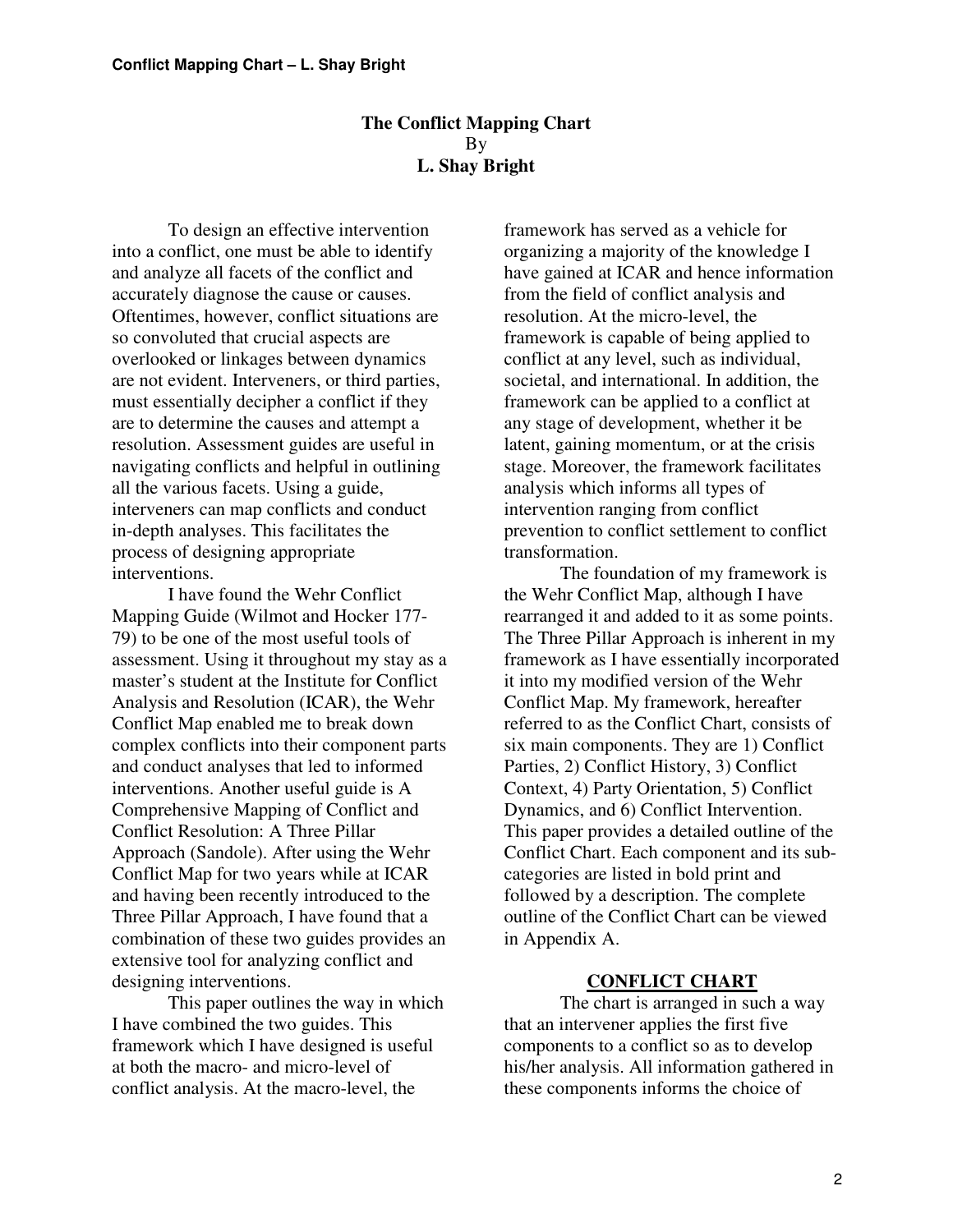intervention, which is discussed in the sixth component. This last component not only outlines most of the decisions that must be made in designing an intervention but also provides options for each decision.

# **I. Conflict Parties**

## **A. Parties**

- **1. Primary**
- **2. Secondary**
- **3. Other Interested Parties**
- **4. Intervening Parties**
- **B. Relationship**
- **C. Power/Resources**

The first step in analyzing a conflict is identifying the parties. The parties should be identified by whether they are representing themselves or some person or organization is representing them (Sandole 4). Primary parties are those who have direct interaction and whose goals are incompatible. Secondary parties have an indirect involvement in the conflict. However, they have potential to become primary parties as the conflict progresses. Other interested parties consist of those who have a strong interest in the conflict and an opinion on how it is resolved (Wilmot and Hocker 177). Intervening parties are those who are not involved in the conflict, but if they were they would have a considerable effect on the conflict. These intervening parties are important to identify at the outset as they could be incorporated into the conflict by the parties at a later time.<sup>1</sup>

When identifying the four types of parties, the relationship among them should be analyzed as well. This helps to identify the origin, nature, and dynamics of their relationships, although this is explored further in other components of the Conflict

Chart. When assessing the parties, analysis of their access to power and resources is critical. Their relationships may be asymmetrical or symmetrical based on power or resources, and that, in turn, can effect how they interact (Sandole 6, Wilmot and Hocker 177).

Power is a product of the relationship between the parties. The amount of power each possesses is based on currencies of power. Currencies are valued resources or assets that if unequal in distribution contribute to conflict. Power currencies can consist of interpersonal linkages, resource control, communication skills, or expertise (Wilmot and Hocker 90-92). An understanding of each party's access to power currencies is important when designing an

intervention as the power may need to be redistributed.

## **II. Conflict History**

## **A. Continuum of Relationships**

- **1. Cooperation**
- **2. Competition**
- **3. Tension**
- **4. Conflict**
- **5. Crisis**
- **B. Past Relationship Between Parties**
	- **1. Significant Events**
	- **2. Power/Resources**
	- **3. Psychological Effects**

In order to understand and accurately assess the nature of a conflict, the historical relationship of the parties should be analyzed. Relationships move along a continuum of five stages—cooperation, competition, tension, conflict, and crisis (ICAR).

| cooperation | competition | tension | conflict | crisis |
|-------------|-------------|---------|----------|--------|
|             |             |         |          |        |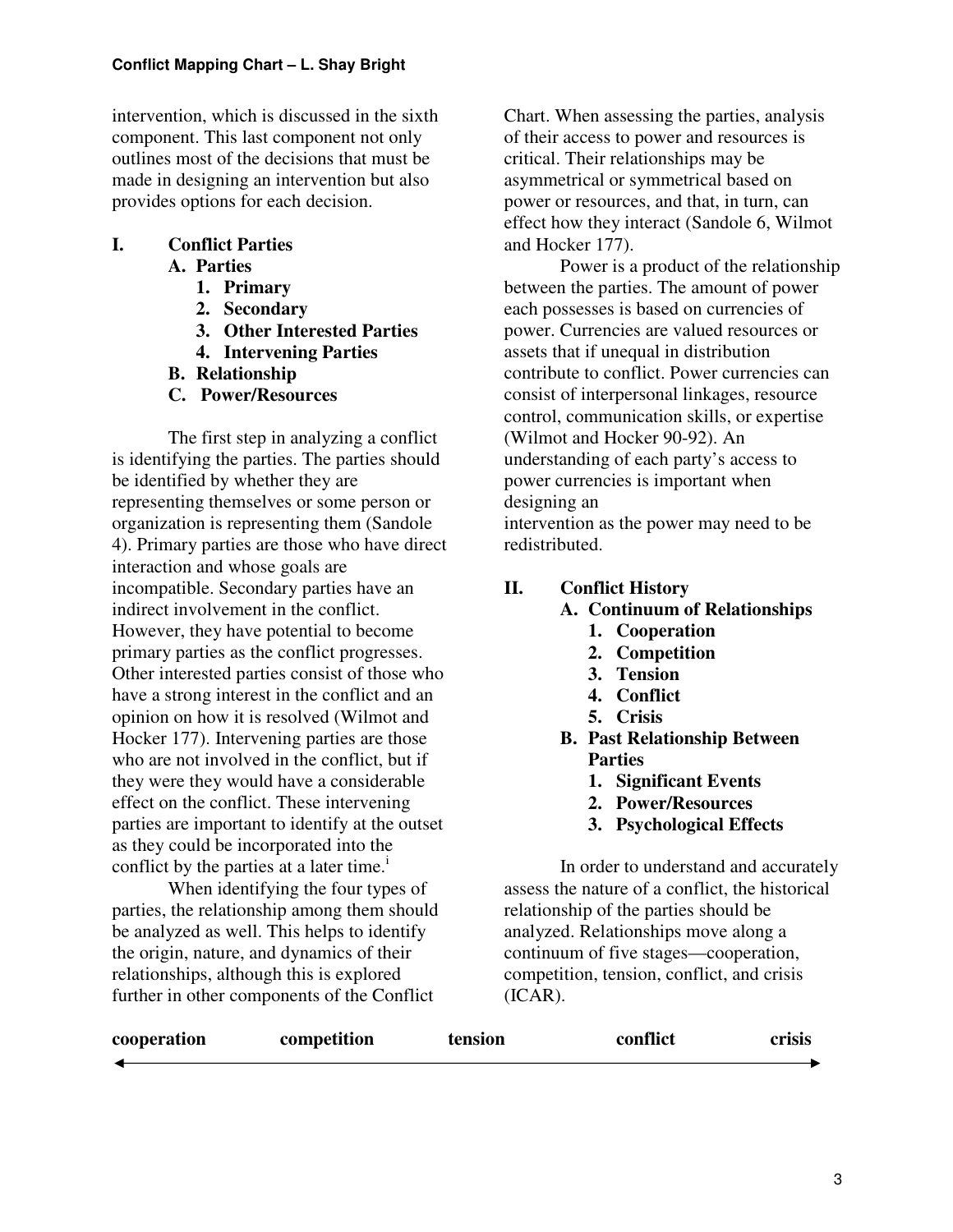If two parties have a long history together, their relationship may have moved back and forth on this continuum. Two parties could have been at crisis stage numerous times in their past, or they could have never reached crisis stage and instead fluctuated between conflict and tension for years. Knowledge of the exact pattern of interaction that two parties have had on the continuum is essential in understanding their modern relationship.

The relationship between parties is oftentimes shaped by events that have occurred in their past and hence at some point along the continuum. If two parties have reached conflict or crisis stage at some point in their past, then those should be must be mapped just as a current conflict is mapped. For instance, the first five components of this Conflict Chart should be applied to the past conflict so as to accurately understand that conflict and how possible unresolved issues might be influencing the current conflict. Moreover, fluctuation and/or transfer of resources and power between two parties in the past may impact their current relationship if one party feels it deserves retribution.

If two parties have previously experienced conflict or crisis, psychological effects may linger from that conflict. This may cause one or both of the parties to behave in a certain manner in the present conflict. An event that has caused a party to feel helpless and victimized is referred to as a chosen trauma (Volkan 11). This event, such as genocide, becomes embedded in a party's identity and severely limits interaction between that party and the other who carried out the genocide. The memory of chosen traumas are usually passed on from generation to generation. These events play such central roles in a party's identity that the strong feelings of hurt and shame and the dislike for the other party are capable of transmission to following generations. For most groups that possess

chosen traumas, time essentially stands still as they speak about the chosen traumas as if they happened yesterday. These chosen traumas typically persist because the event has not been mourned adaptively (Volkan 11). An intervenor in this situation must recognize the importance of the event and allow for it to be recognized and addressed appropriately in any intervention.

## **III. Conflict Context**

- **A. Level of Conflict**
	- **1. Individual**
	- **2. Societal**
	- **3. International**
	- **4. Global/Ecological**
- **B. Multiple Levels**
- **C. Cultural Aspects**
	- **1. Communication Style**
	- **2. Orientation to Time**
- **D. Behavioral Determinants**
	- **1. Relative Deprivation**
	- **2. Rational Choice**
	- **3. Frustration-Aggression**

The four main levels of conflict are individual, societal, international, and global/ecological (Sandole 12). The individual level consists of both intrapersonal and inter-personal conflict. The societal level includes organizations, which denotes families, small groups, institutions, and businesses. The societal level also includes communities, ethnic groups, and cultural groups. The international level includes conflicts on a national scale that provoke involvement of external national actors. These conflicts are of a political, economic, or social nature (Sandole 12). The global/ecological level focuses on conflicts that affect the earth's environment (CONF 642, class notes, 3 March 2000).

Every conflict is located in one or more of these levels. Maire Dugan's nested paradigm model provides a way in which to view conflicts that are located in multiple levels (Lederach 56)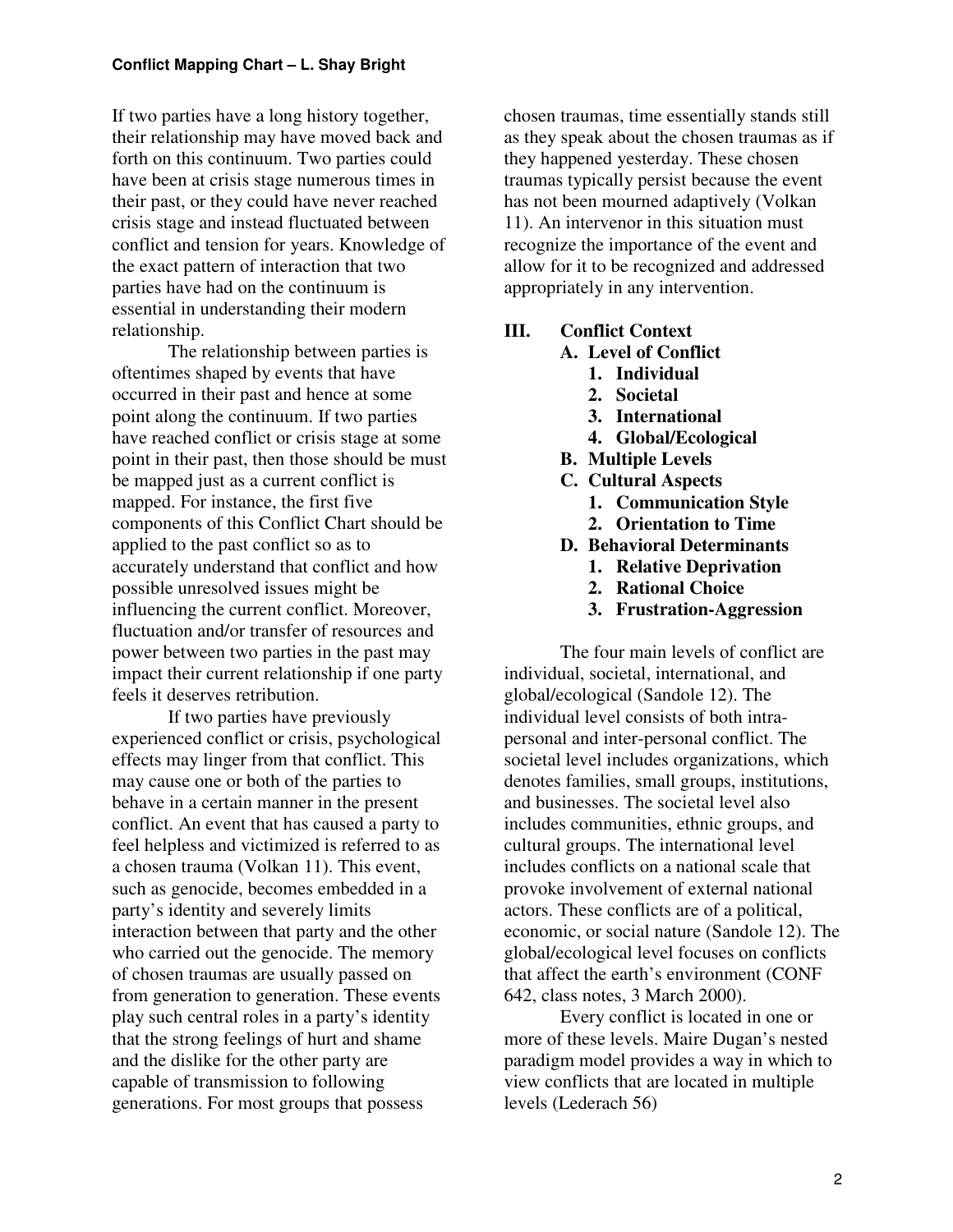

Using Dugan's model, a specific interpersonal conflict between two high school students would be the issue. The interaction between the students and any repeating patterns in their behavior constitutes the relationship realm. The subsystem consists of the school and the department of education and the extent to which those institutions influence or limit behavior. The system level consists of political, cultural, and social influences or limitations placed on the students. By placing an interpersonal conflict in Dugan's model, the conflict has been located in both the individual and societal levels. This is demonstrative of many conflicts, and hence, every conflict should be tested at multiple levels.

Dugan's model is also reflective of structural violence. This concept refers to instances of deprivation based on someone belonging to a particular ethnic, religious, or class group (Sandole 6). As an example, an ethnic war that appears to be based on only ethnic rivalry may in fact be caused by political policies that favor one ethnic group over the other. This ethnic conflict, then, has a root cause that results from structural violence. Moreover, this ethnic conflict could be placed in all four levels of Dugan's model. Therefore when analyzing a conflict using Dugan's model, if the conflict can be

placed at the system level, it should be assessed for the possible occurrence of structural violence.

When determining a conflict's level, other context aspects should be identified within each level. This includes aspects such as geographical setting and boundaries, political and economic structures, communication patterns, and decisionmaking entities (Wilmot and Hocker 177).

In the modern complex conflicts of this post Cold-War era, determining political and economic structures is a crucial link in defining a conflict's context. Oftentimes political and economic structures are inextricably linked, and one can be understood only if the other is included in the analysis (Berdal and Keen 798-99). Extra-legal war economies, which operate parallel to legitimate economies, are created and sustained in order to fund political agendas. Those involved in the war economy are gaining power and resources and hence have a vested interest in prolonging the conflict. In this instance, then, neither a purely political nor an economic solution will end the conflict. Instead, an analysis of how these two systems interact

and affect the conflict parties should be conducted, and an appropriate dual politicaleconomic intervention should be considered.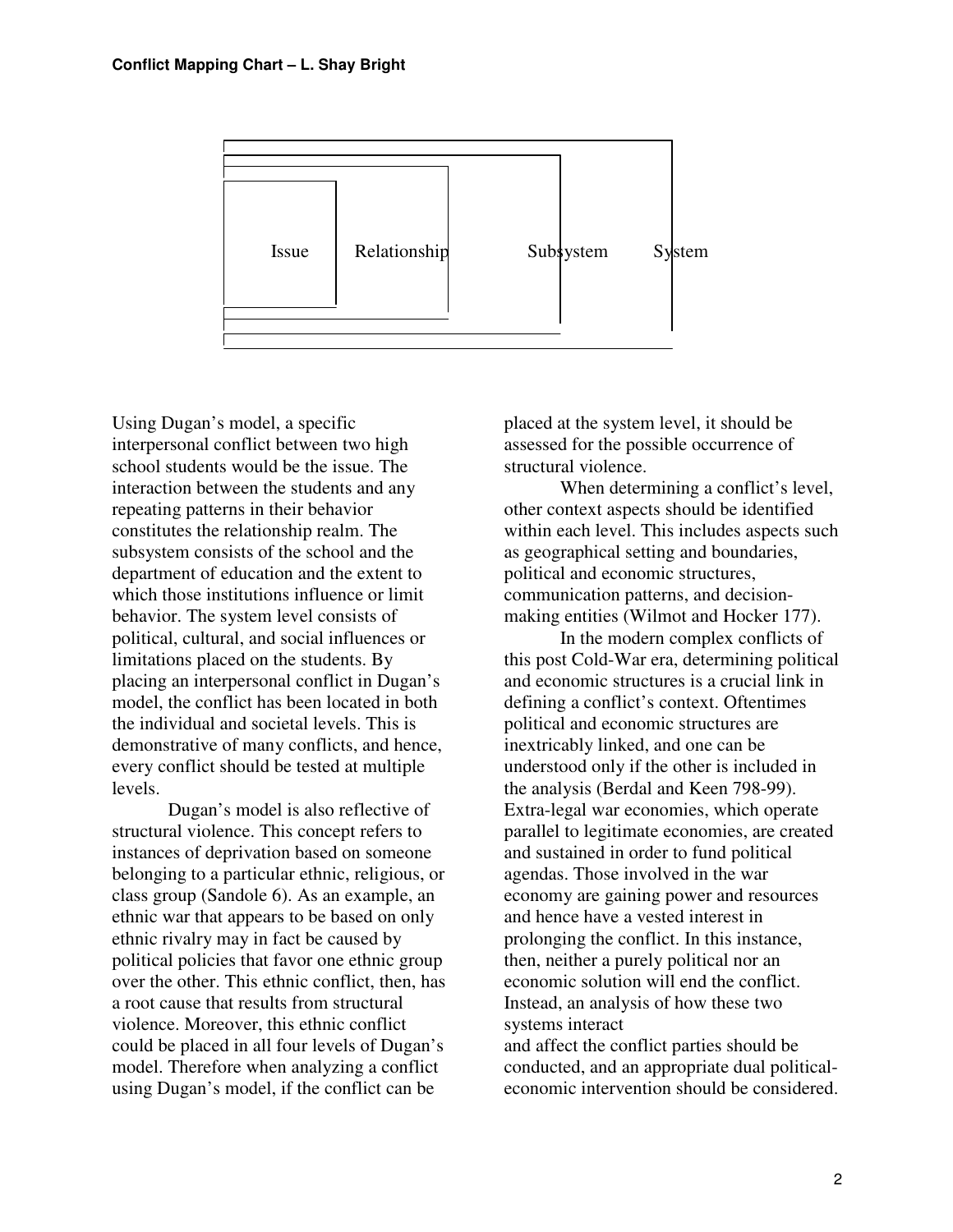Culture is another important aspect of a conflict's context as it influences party behavior. Culture dictates attitudes and behavior and influences the meaning people place on events and actions. Cultures vary according to identity groups, such as ethnicity, gender, socio-economic class, and workplace. The interaction between two parties of different cultures can result in miscommunication and prolong a conflict. Six aspects of culture, in particular, have a profound effect on party interaction. The aspects are 1) attitudes toward conflict, 2) communication style, 3) comfort with disclosure, 4) problem-solving approach, 5) decision-making style, 6) approach to completing tasks, and 7) expectations regarding outcomes (ICAR). Every culture approaches these six aspects differently and that in turn affects the dynamics of the conflict.

The aforementioned aspect of communication style can be better understood by differentiating between highcontext and low-context cultures. Highcontext communication style is relatively implicit while low-context is explicit (Avruch 64). In high-context cultures, discrepancies often exist between what is said and what is actually meant, and therefore, attention must be paid to nuances and body language (Wilmot and Hocker 23). Low-context cultures are direct and assertive and what is said can be taken at face value.

Another aspect of culture to consider is the parties' orientation to time and their perception of history. Cultures can be future- or past-oriented, and their orientation affects their priorities, goals, and values (Cohen 54). If two parties in conflict each have a different time orientation, this may affect mutual understanding and their interactions. If one party is preoccupied with the past, the other party that is futureoriented may become frustrated and angry and not be able to comprehend why value is

placed on historic events. For instance, if one party is past-oriented and possesses a chosen trauma, communication with a future-oriented party will be inhibited.

The theory of relative deprivation also deserves attention when considering a conflict's context as it helps to explain, and in some cases, predict party behavior. The theory of relative deprivation states that people take action, often in the form of violence, when their achievements and capabilities fail to meet their aspirations (Huntington 1-2). This can occur in four ways: 1) aspirations increase and capabilities such as power and resources remain stable; 2) aspirations and capabilities increase, but capabilities do so at a slower rate than aspirations; 3) aspirations remain constant and capabilities decrease; and 4) aspirations and capabilities increase, but capabilities then decline (Huntington 1-2). Conflict is likely to occur in societies where capabilities are unevenly distributed among social groups. In these situations, some people's aspirations are heightened because they witness the increasing capabilities of others, and then become dissatisfied when their capabilities do not increase as well. When analyzing a conflict it is imperative to consider the issue of relative deprivation by assessing the distribution of capabilities and how parties are reacting.

In slight contrast to relative deprivation is the theory of rational choice (Houweling 155-56). This theory has been used to explain the mobilization of individuals in collective violence. Results that are achievable through collective violence can be labeled either nonexcludable or excludable. Non-excludable results benefit all group members regardless of whether they participated in the action that achieved those results. Excludable results, such as power and privilege, are those that come only from personal involvement in violent conflict. People who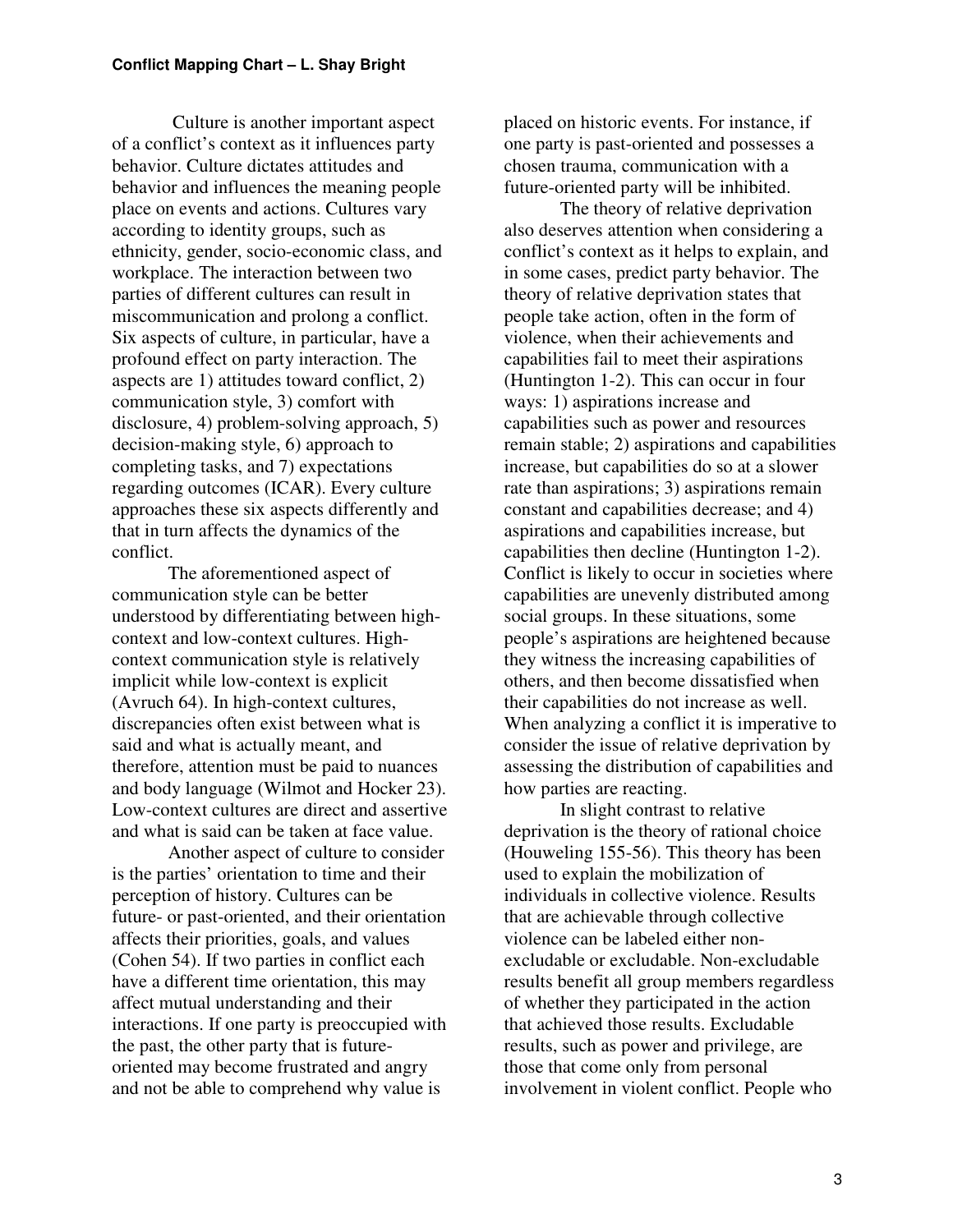desire the results that are excludable must make a rational choice when participating in collective violence. Therefore, instead of becoming dissatisfied and participating in conflict only when their aspirations are not met, people act before a large discrepancy appears between their aspirations and capabilities. These people choose to initiate conflict in order to obtain results that they know will only be achievable through confrontation.

A more generalized theory but one similar to relative deprivation and rational choice is frustration-aggression (Dougherty and Pfaltzgraff 266-67). This theory states that aggression is a consequence of frustration. Interference by another party with the occurrence of a goal creates frustration. The interference takes the shape of a barrier, and the larger the barrier, the more energy that is required to overcome it. Extreme use of energy tends to provoke aggression in the form of destructive behavior. In protracted communal conflicts, large amounts of energy are expended and aggression reaches dangerous levels. At this point, individuals or collective groups experience an immense desire to attack the barrier, which causes conflicts to escalate.

The three theories of relative deprivation, rational choice, and frustration aggression are useful when analyzing both conflict context and conflict dynamics. However, they are best applied in Conflict Context since the party behavior in the

theories is dictated by the context of the conflict.

### **IV. Party Orientation**

- **A. Determining Issues and Objectives**
	- **1. Circle of Conflict**
	- **2. Basic Human Needs**
	- **3. Three-Tiered Paradigm**
	- **4. Situation-Attitude-Behavior**
	- **5. Diametric Formats**
	- **6. Decoding Communication**
	- **7. Determining Levels**

Conflict Orientation consists of identifying the issues and objectives of the conflict

parties and placing the issues within the context of the conflict. Numerous models and theories

exist for identifying party issues, and all of them provide a slightly different perspective on the parties and their motivations.

Issues are best identified by their "primary generating factor" (Wilmot and Hocker 178). According to Moore's Circle of Conflict, these causative factors are: structural, data, relationship, value-related, and interest-based (Moore 60). The model while pointing out the various causative factors also names the types of conflict. Below is a modified version of the Circle of Conflict.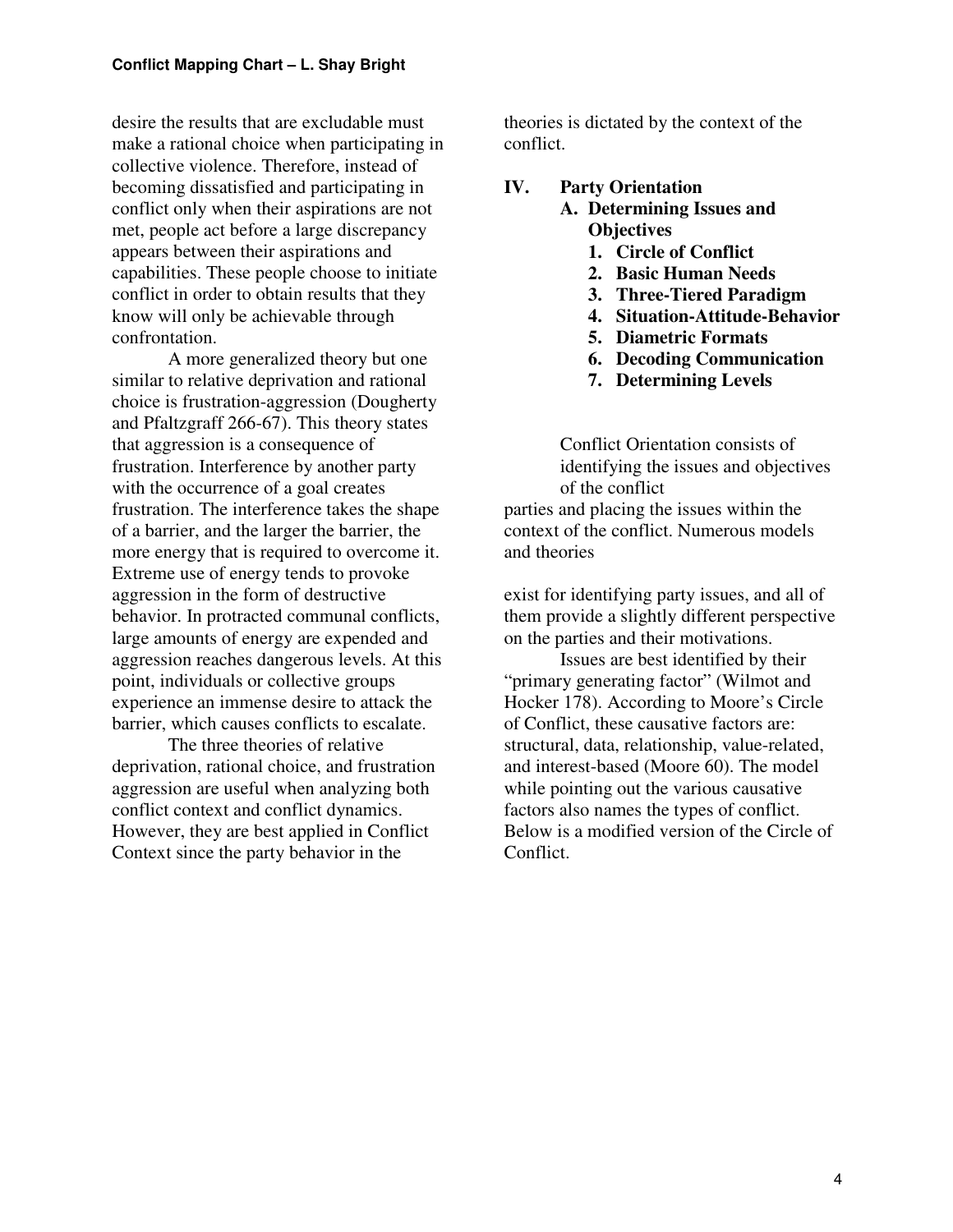| <b>Type of Conflict</b>      | <b>Causative Factors</b>                                   |  |
|------------------------------|------------------------------------------------------------|--|
|                              | Destructive patterns of behavior or interaction<br>п       |  |
|                              | Unequal control, ownership, or distribution of<br>п        |  |
| <b>Structure Conflict</b>    | resources                                                  |  |
|                              | Unequal power and authority<br>п                           |  |
|                              | Geographical, physical, or environmental factors that<br>п |  |
|                              | hinder cooperation                                         |  |
|                              | Time constraints<br>п                                      |  |
|                              | Different criteria for evaluating ideas or behavior<br>٠   |  |
| <b>Value Conflict</b>        | Exclusive intrinsically valuable goals<br>п                |  |
|                              | Different ways of life, ideology, or religion<br>٠         |  |
|                              | Strong emotions<br>п                                       |  |
| <b>Relationship Conflict</b> | Misperceptions or stereotypes<br>п                         |  |
|                              | Poor communication or miscommunication<br>п                |  |
|                              | Repetitive negative behavior<br>п                          |  |
|                              | Lack of information<br>٠                                   |  |
|                              | Misinformation<br>п                                        |  |
| Data Conflict                | Different views on what is relevant<br>٠                   |  |
|                              | Different interpretations of data<br>٠                     |  |
|                              | Different assessment procedures<br>п                       |  |
|                              | Perceived or actual competition over substantive<br>п      |  |
| <b>Interest Conflict</b>     | (content) interests                                        |  |
|                              | Procedural interests<br>п                                  |  |
|                              | Psychological interests<br>п                               |  |

This model simplifies a conflict by deconstructing it. The causative factors can be differentiated and by doing so, the primary generating factor as well as other contributing factors can be identified. According to this model, some conflicts are more difficult to resolve than others. Value and structure conflicts are more difficult to resolve as it is in these realms that negotiation and compromise is limited. Structure conflicts have infrastructure limitations that are difficult to manipulate, and value conflicts are difficult as people are less likely to compromise their beliefs and ideologies. The other types of conflict, data, relationship, and interest, are easier to resolve as more leeway exists for negotiation, collaboration, and compromise.

Another way to identify the issues of conflict parties is through the application of

basic human needs theory. Although this theory is mainly used to explain deeprooted, intractable conflict, it does provide a general model for understanding violent behavior during conflict. This theory is founded on the principle that people cannot live and prosper unless their basic needs are met, or in other words, unless their main issues are resolved. Social conflict results when existing systems fail to satisfy basic needs such as identity, security, and recognition (ICAR No. 2, 63-64). These needs typically are not bargainable, nor irrepressible, and demand satisfaction. Basic human needs are considered universal in their nature in that every collective group or culture demands their satisfaction. The satisfiers of the need are determined by the particular group or culture, and only once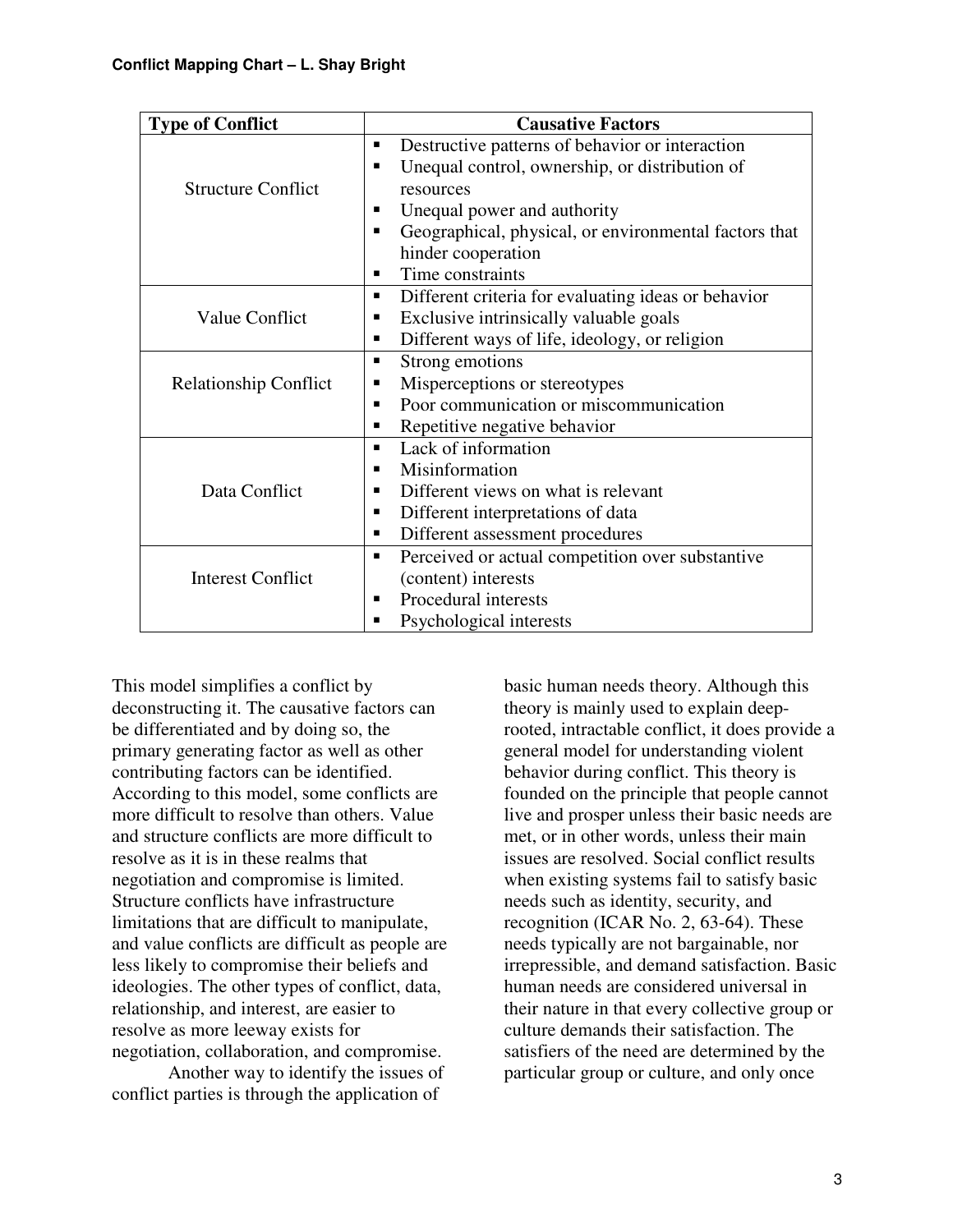the needs are satisfied will violent behavior cease to occur (ICAR No.2, 63).

Identity is the need which is most often associated with violent conflict. Groups seeking to satisfy that need are concerned with defending or creating group identity. In order to establish or maintain their identity, groups are willing to suffer violence and misery, as well as sacrifice their own lives. Needs are, then, tied to emotion and, therefore, typically not bargainable using reason. Each group has its situational perspective as to how their need will be met and nothing short of that will satisfy the need (ICAR No. 2, 67).

The three-tiered paradigm provides three ways to categorize the issues of conflict parties. The three tiers are labeled cognitive, evaluative, and affective, and each provides a way in which to view the party issues.

| Cognitive                                                 | <b>Beliefs</b> |  |
|-----------------------------------------------------------|----------------|--|
| Evaluative                                                | Values         |  |
| Affective                                                 | Emotions       |  |
| $(C_{\alpha\alpha} f \in 42$ along notes $2 \text{ Eekm}$ |                |  |

(Conf 642, class notes, 2 February 2000)

The cognitive level reflects the beliefs that the parties hold and hence what they believe to be true and not true. The evaluative level focuses on the party values and their opinions regarding the issues. The affective level focuses on the emotions of conflict parties. Issues are typically categorized at this level when highly valued beliefs or a group's sense of identity are under attack by another party (Conf 642, class notes, 2 February 2000). These levels actually exist as a continuum as parties may move from one level to another throughout time. For instance, a party that has a chosen trauma may only be able to deal with the issue of the trauma at the affective level. However, if an intervention involves a process, such as a collaborative problem solving workshop, that allows the party with the chosen trauma

and the opposing party to constructively address the trauma, the affected party may eventually be able to move on to another less emotional level. The party may move to the evaluative level where they still value the chosen trauma as an important part of their history but the trauma would no longer evoke as strong of an emotional response.

The situation-attitude-behavior model provides yet another way to frame party issues. Attitude, which is predominately shaped by culture, affects behavior, and that in turn affects a situation (Conf 501, class notes, 8 September 1998).



In a conflict situation, issues arise between parties, and their behaviors are the means for settling those issues and achieving their goals. This model serves as a reminder that party issues and behaviors are ultimately determined by party attitudes. This then allows issues to be reframed in various contexts of culture, such as ethnicity, gender, or socio-economic class, and contributes to an appropriate analysis of the conflict situation.

Oftentimes, party objectives can be classified as diametric opposites. Two simple formats exist for this classification. The first format is simply win-win or winlose. Parties that seek to gain at the expense of others are engaged in a win-lose conflict; whereas parties that are seeking collaboration are pursuing a win-win outcome. The second format consists of status-quo maintaining and status-quo changing (Sandole 9). A party whose objective is to wrest political control from another party is engaged in status-quo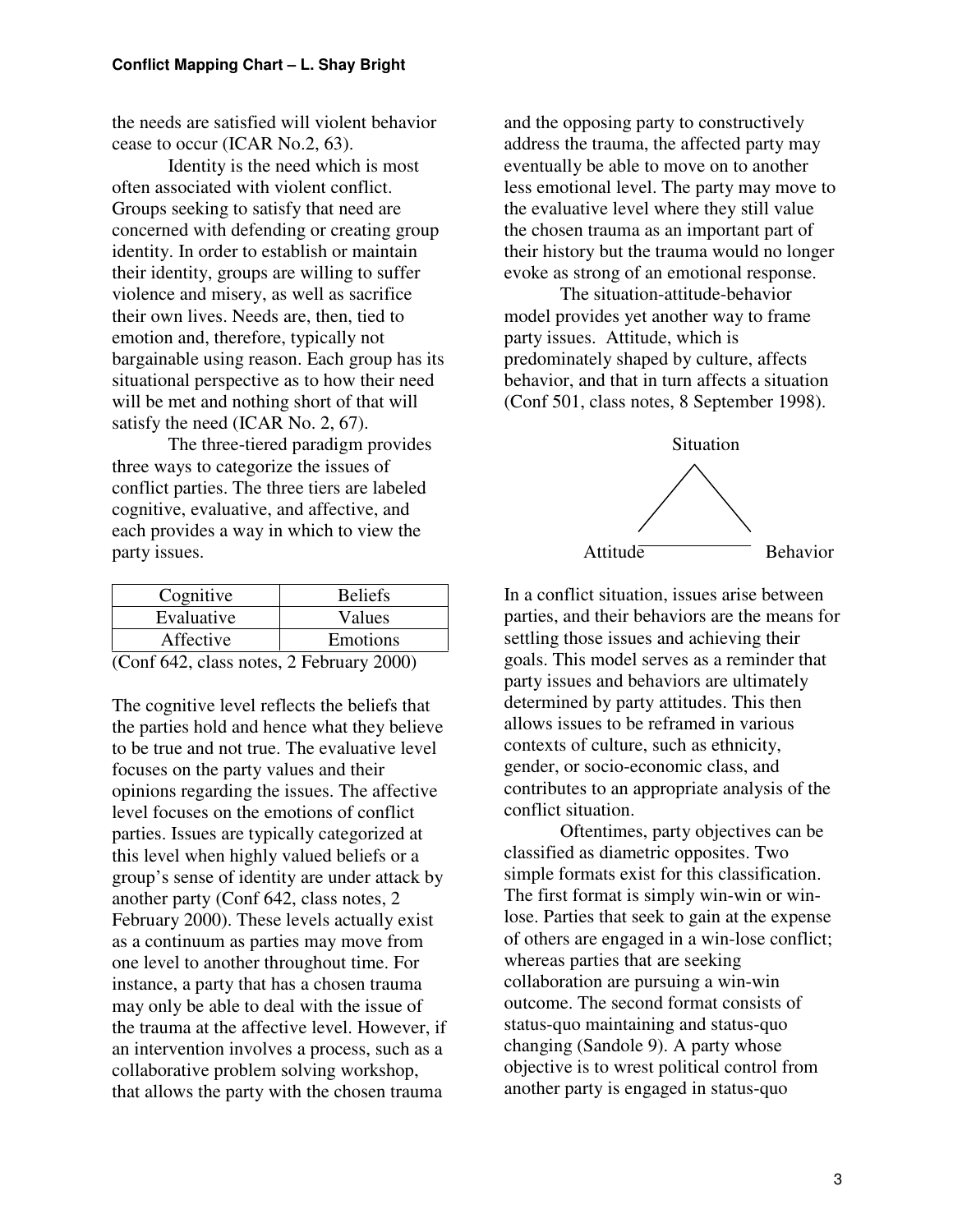changing. The party that wishes to uphold political control is demonstrating status-quo maintaining.

Determining party issues and objectives oftentimes requires "reading between the lines." When parties voice their issues and goals, they may not necessarily be completely forthright. When this occurs, the parties are encoding their words with implicit messages. In order to determine these messages and understand exactly what the parties are implying, an intervenor must essentially decode the parties' messages (Conf 690, APT notes, 7 April 2000). In order to accurately decode these messages, an intervenor must have an in-depth understanding of the conflict's context as well as extensive knowledge of the parties. Only an intervenor that is intensely familiar with a conflict and its parties is able to accurately decode these messages and reframe them as issues and goals.

As parties' issues are identified, additional information can be gathered by locating the issues in one or more of the conflict levels. As mentioned in the section Conflict Context, the four levels are individual, societal, international, and global/ecological. This process of level identification assists in determining the complexity of the issue, and hence informing the intervention design.

- **V. Conflict Dynamics**
	- **A. Behavior Styles**
		- **1. Conflict Styles**
		- **2. Worldview Approach**
	- **B. Conflict Events**
		- **1. Precipitating Events**
		- **2. Issue Transformation**
		- **3. Polarization**
	- **C. Action-Reaction Processes**
		- **1. Aggressor-Defender**
		- **2. Conflict Spiral**
		- **3. Self-Fulfilling Prophecy**

Conflict dynamics consist of the actions and reactions of parties, as well as the events that these actions provoke or dissuade. These dynamics, if recognized or predicted by an intervenor, can highlight ways around a conflict or strategies to resolve a conflict (Wilmot and Hocker 178). The main determinant of party actions is conflict styles. These styles emphasize how parties behave in response to conflict. Five conflict styles exist, and each one can be graphed according to two dimensions concern for the self and concern for the other (Wilmot and Hocker 111).

|                        | Competition              | Collaboration |  |  |
|------------------------|--------------------------|---------------|--|--|
| Concern<br>for<br>self | Compromise               |               |  |  |
|                        | Avoidance                | Accommodation |  |  |
|                        | <b>Concern for other</b> |               |  |  |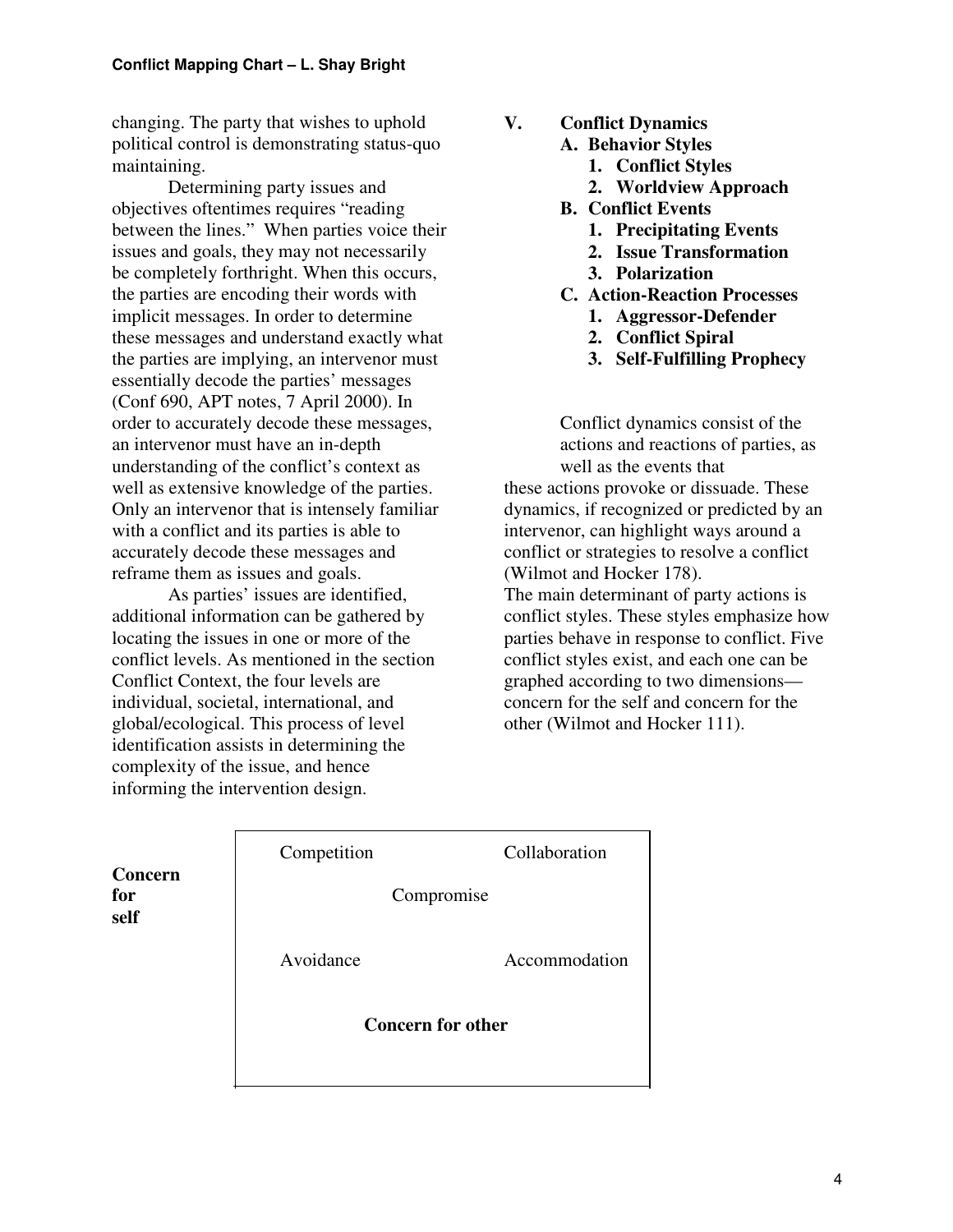The two styles of avoidance and competition are opposite conflict styles. Avoidance is characterized by denial and hiding from the conflict, while competition is characterized by the use of power or violence to change the status quo or achieve a win-lose situation. The other three styles are less severe and emphasize a willingness to work with the other conflict party to achieve a solution. The style of collaboration is placed at the top right corner of the graph as it is highly but equally concerned about the concern for the other as well as the concern for the self. If this type of conflict style is practiced by the involved parties, the conflict is most likely to be resolved as a win-win situation. Neither party would have received everything they wanted, but they both would have achieved a satisfactory portion of their goals.

Behavior of parties can also be classified using the two worldview approaches of Realpolitik and Idealpolitik (Sandole 11). Parties that possess a Realpolitik worldview typically demonstrate a competitive approach to conflict. In addition, they basically have a negative outlook on human nature and are quite pessimistic when it comes to envisioning possibilities for collaboration (Sandole 11). Parties that possess an Idealpolitik worldview are generally optimistic when considering human nature and readily participate in collaborative processes (Sandole 11).

Inherent in the aforementioned behavioral styles is the means by which parties achieve their objectives. Some basic examples of means are using violence, which is indicative of a competitive conflict style and a Realpolitik worldview, or practicing nonviolence, which is indicative of the other four conflict styles and an Idealpolitik worldview. Other examples of means are destroy (competition, Realpolitik), outwit (competition, avoidance,

Realpolitik), and persuade (competition, compromise, collaboration) (Sandole 10).

The ways in which parties respond to conflict and the means by which they attempt to achieve their goals direct the events that occur throughout a conflict. The action of one party determines the responding action of the other party, and it is this action-reaction model that shapes conflict dynamics. When analyzing a conflict, attention paid to these dynamics provides insight for determining an appropriate type of intervention as well as the timing of the intervention.

Precipitating events are those that indicate a change in a conflict's status and hence predict an action by one or more of the parties. For instance, a latent conflict may escalate to a manifest conflict process (MCP), in which parties to a conflict outwardly pursue mutually incompatible goals (Sandole 1). Precipitating events also mark the transition from a MCP to an aggressive manifest conflict process (AMCP). This change in conflict status is marked by the occurrence of physical or psychological damage to either people or property (Sandole 1). Precipitating events can be identified in two ways. First, if the parties in conflict have a history of conflict together, then precipitating events from their past can highlight which modern events will most likely be contentious. The second way to identify precipitating events is by comparing a conflict to other similar conflicts.

As a conflict progresses, parties' issues may change (Wilmot and Hocker 178). The interaction between parties may cause new issues to emerge or single issues to spawn multiple issues. Issues may also undergo transformation as parties negotiate and re-evaluate their goals. This transforming of issues may cause polarization among primary and secondary parties. When this occurs, parties are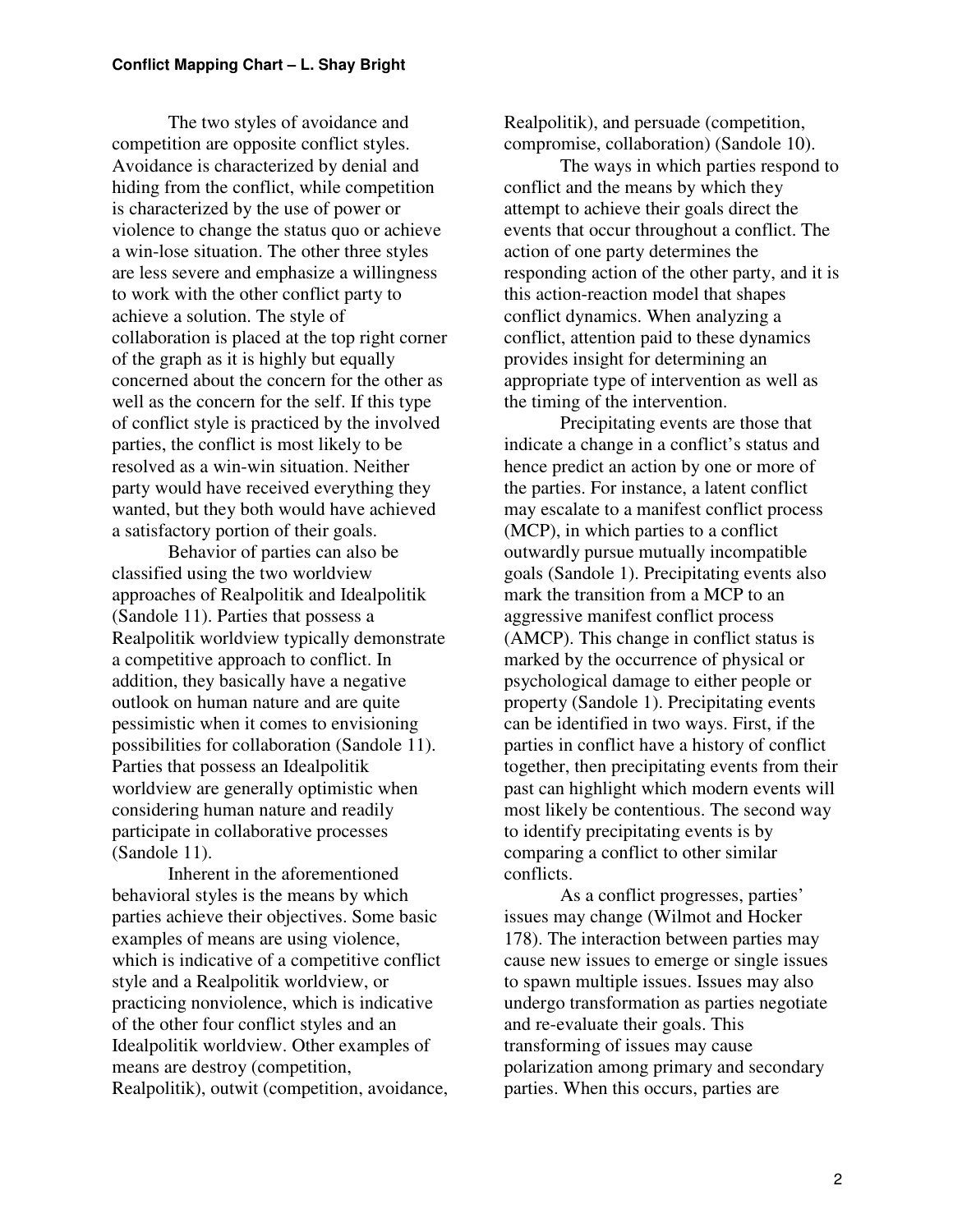seeking consistency and strength in numbers. Coalitions are formed with allies and positions against the opposition are hardened. Bipolarization results, and this can act as a catalyst for either resolution or increased animosity between parties (Wilmot and Hocker 148, 178).

The process theories of aggressordefender and conflict spiral emphasize the model of action-reaction and demonstrate how the dynamics of interaction lead to escalation (Rubin et al., 73). The aggressordefender model distinguishes between one party and the other by labeling one party as the aggressor and the Other as the defender (Rubin et al., 73-74). In this model, the aggressor is the instigator of the conflict and is taking action against the Other, who reacts but only in defense. Even though the defender is not responding with a stronger reaction, the aggressor is still hindered from achieving its goal. The response, then, from the defender causes the aggressor to use heavier tactics, which provokes another defense action by the Other. This actionreaction continues and contributes to the conflict's escalation.

In contrast to the aggressor-defender model is the conflict spiral (Rubin et al., 74- 75). In this model, escalation results due to contentious actions taken by both parties. Instead of responding only in defense, the Other, in this instance, responds with an action that is heavier than the party's initial action. This provokes a stronger reaction from the party, which in turn provokes another strong reaction from the Other. As increasingly stronger tactics are used, the cycle continutes, and the conflict is perpetuated as it escalates (Rubin et al., 74).

Escalation through action-reaction can also occur through stereotyping and mirror imaging. Parties project images onto others, and this creates a stereotype of the other. Oftentimes, the images that parties create of each other are similar, like mirror

images of another. For instance, each party views itself as virtuous and moral and views the enemy as deceptive and immoral. The perception of the other, although it may be false, can shape a party's reality and create a self-fulfilling prophecy. For example, in the aggressor-defender model, the aggressor's action provokes a reaction from the defender. As the conflict escalates the defender, rather than taking the blame itself, is able to place the blame on the defender because it responded with a reaction. By doing this, the aggressor shapes it's own reality and hence creates a self-fulfilling prophecy that the defender was malevolent (Dougherty and Pfaltzgraff, 282).

These action-reaction processes of conflict spiral, aggressor-defender, and mirror-imaging all have the possibility of leading to a self-fulfilling prophecy. The combination of provoked yet expected responses in these models easily leads to self-stimulating/self perpetuating conflicts (Sandole 13). It is imperative, therefore, that an intervenor be aware of the possible occurrence of these processes.

#### **VI. Conflict Intervention**

- **A. Analysis**
- **B. Preparatory Decisions**
	- **1. Continuum**
	- **2. Level**
	- **3. Dugan's Levels**
	- **4. Track**
	- **5. Type of Peace**
	- **6. Timing and Sequencing**
- **C. Type of Intervention, Outcome, and Level**
	- **1. Prevention**
	- **2. Management**
	- **3. Settlement**
	- **4. Resolution**
	- **5. Transformation**
- **D. Forum**
- **E. Intervenor Roles**
- **F. Activities**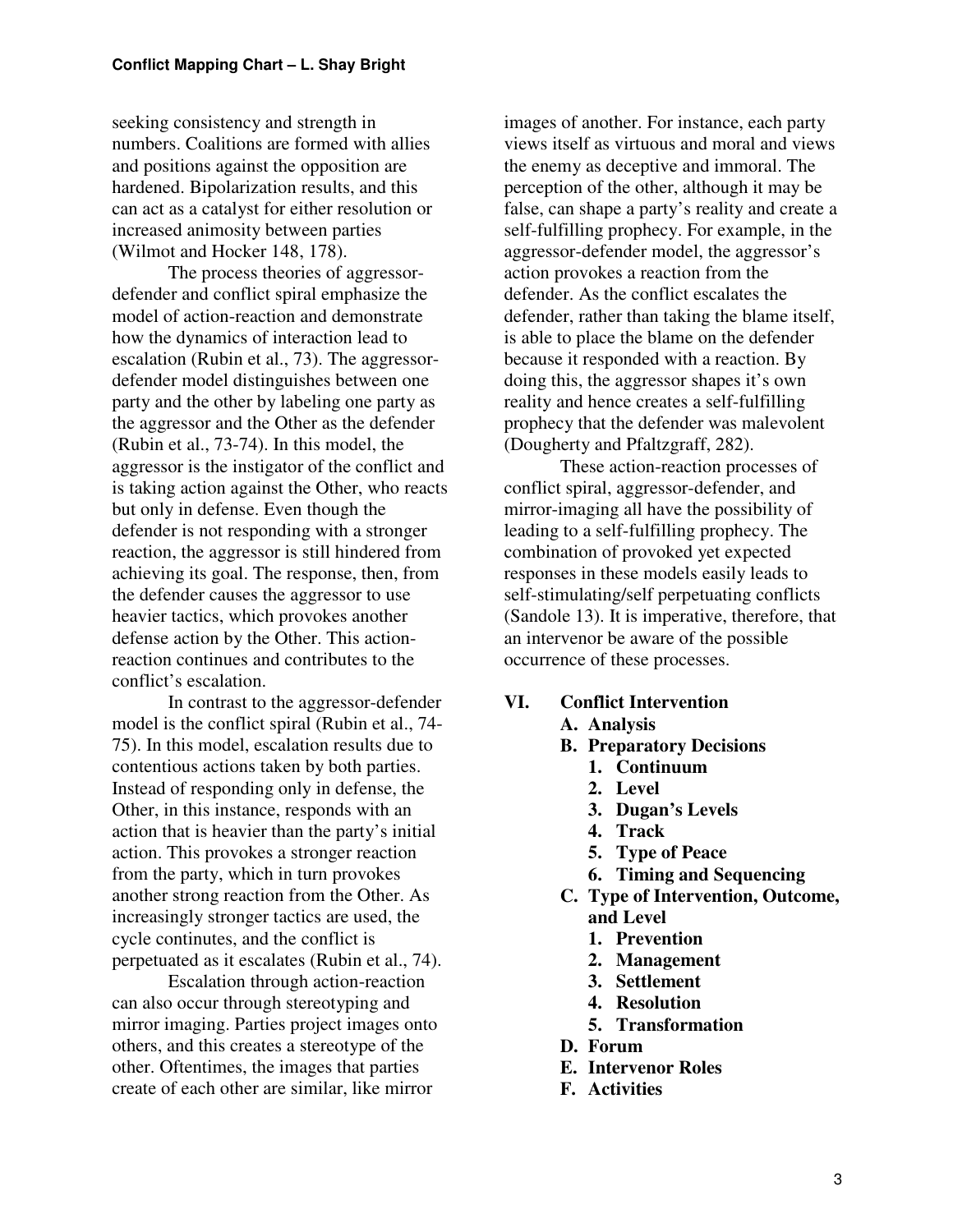#### **G. Skills H. Evaluation**

This last component of the Conflict Chart focuses on intervention and the many

decisions regarding design that an intervenor must make before implementation. The Intervention Design Menu<sup>ii</sup> in Appendix B presents the major decisions that must be made as well as provides a range of choices for each. This component of the Conflict Chart outlines the Intervention Design Menu and provides explanation for the choices that may need further clarification.

The conflict analysis conducted in the previous five components of the Conflict Chart is essentially the first step in designing an intervention. Using the information gathered about the parties, the context, and the dynamics, an intervenor begins to formulate a possible intervention. The insight that is gained by applying the various aforementioned theories and models contributes significantly to the choices the intervenor makes regarding the intervention.

Of the aspects of analysis covered previously, three models deserve to be mentioned again as they directly inform intervention design. These models are a crucial part of the analysis and in effect facilitate the making of preparatory decisions. The first is the Continuum of Relationships model mentioned in Conflict History. Knowing at which stage two parties are interacting is crucial when choosing a type of intervention, as the interventions vary according to stage of the parties' relationship. The second and third important models of analysis are the level of conflict and Dugan's level of conflict. Using both of these models, intervenors must identify where the conflict is located. The more levels in which a conflict is located, the more intricate an intervention.

In the Intervention Design Menu, three additional preparatory decisions exist. These three aspects of analysis were not previously discussed as they pertain more directly to the subject of intervention. They are nevertheless some of the most important aspects to consider when beginning to design an intervention. The first consists of choosing a "track" or method of implementing an intervention (Diamond and McDonald). Nine tracks exist, but it is the first two tracks that have received the most exposure. Track One involves the realm of official government diplomacy, such as the State Department or the United Nations. Track Two consists of professional nongovernmental work in the realm of conflict resolution. The other seven tracks consist of business/commerce; private citizens; research, training, and education; activism/advocacy; religion; funding; and communications and the media (Diamond and McDonald, 4-5). Although all of these nine tracks exist as mechanisms for pursuing conflict resolution endeavors, an intervenor needs to decide, based on his/her analysis and available resources, which track or tracks are the best method for implementing an appropriate intervention.

The second additional preparatory decision is based on types of peace. Two types of peace exist—negative peace and positive peace—and different kinds of interventions create either one of these types of peace. Negative peace consists of the termination of hostilities and violence, and positive peace consists of the termination of hostilities as well as the eradication of the root causes of the conflict (Sandole 14). This preparatory decision, then, correlates with the Dugan's level of conflict model. Dealing with a conflict at the issue level of Dugan's model would be creating negative peace. If a conflict is approached at multiple levels, such as the issue, relationship, subsystem, and system levels, the conflict is not only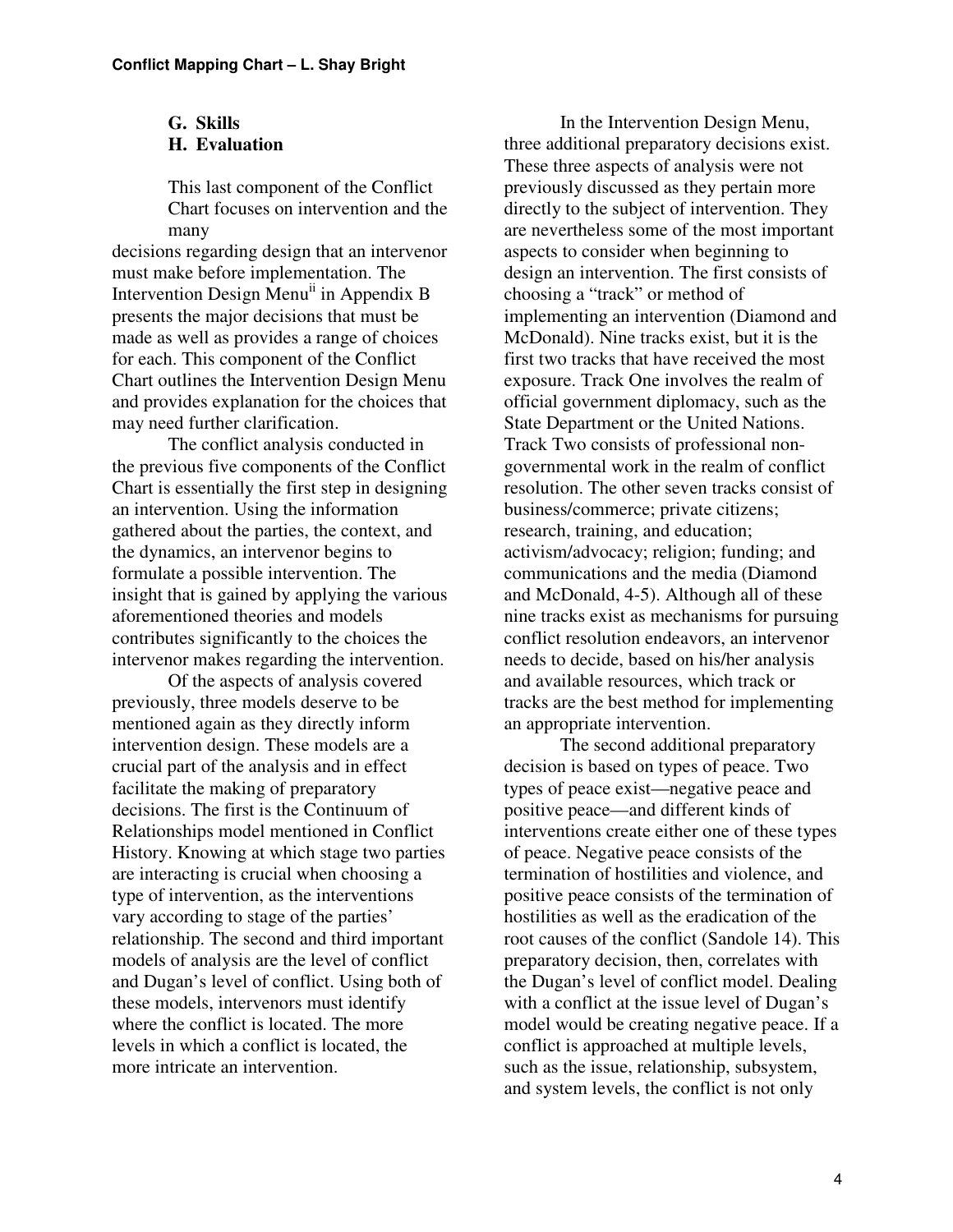temporary settled but most likely resolved permanently. This is the creation of negative peace.

The third preparatory decision is that of timing and sequencing. This aspect of the design should be revisited often throughout the creation and implementation of an intervention. It is, however, important to consider when first embarking on an intervention design. Oftentimes, a conflict requires multiple "interventions" with each on a different level and/or of a different type. To achieve positive peace especially, multiple interventions are typically required. Therefore, the timing and sequencing of these multiple interventions must be considered and strategized in order to achieve maximum effectiveness.

After making the preparatory decisions, the intervenor must consider the type of intervention that would be appropriate for the conflict considering the analysis. Five types of intervention exist prevention, management, settlement, resolution, and transformation. These interventions, the expected outcome, and the level(s) they affect according to Dugan's model are outlined in the Intervention Design Menu. As multiple interventions may be conducted, any combination of these types may be implemented (Sandole 13), and as mentioned previously, consideration must be given to the timing and sequencing of them.

The next aspect of intervention design to consider is the forum. This consists of identifying the types of parties that are involved in the conflict and the parties that should participate in an intervention if it is to be successful. Although most of the forums listed in the Intervention Design Menu are selfexplanatory, a few of them deserve further explanation. An endogenous forum consists of indigenous mechanisms for resolving conflicts (Sandole 11). Oftentimes, parties

have their own mechanisms for resolving conflicts, such as elders or traditional infrastructures, and these are useful forums as the parties typically respect the authority of these mechanisms. An exogenous forum is used in the absence of indigenous mechanisms (Sandole 11). This type of forum would require that the intervenor provide an acceptable mechanism for the intervention.

Three other types of forums to consider are top leadership, middle-range leadership, and grassroots leadership (Lederach 39-42). Top leadership consists of high-ranking military, political, or religious leaders that possess high visibility in their communities. Middle-range leadership consists of people in community leadership positions who are not connected to structures of the formal government. Grassroots leadership represents the masses, such as members of nongovernmental organizations or members of local community groups. The choice of which types of leadership or forums to involve in an intervention are again informed by analysis of the conflict and the preparatory decisions.

Intervenor roles is the next step in designing an intervention. The Intervention Design Menu includes two lists of roles that an intervenor may pursue (Lederach 68-69, Ury). The choice of a role or roles, depending on if multiple interventions are enacted, is based on the type of intervention and forum that is chosen.<sup>iif</sup> At this point of the design, it is also important for the intervenor to consider the affect that s/he as an individual may have on the conflict and the intervention. Referring to the situationattitude-behavior model used in the section Party Orientation, an intervenor should consider his/her attitude and how it shapes his/her behavior, as well as affects the behavior of others. An intervenor must be cognizant of his/her own culture and be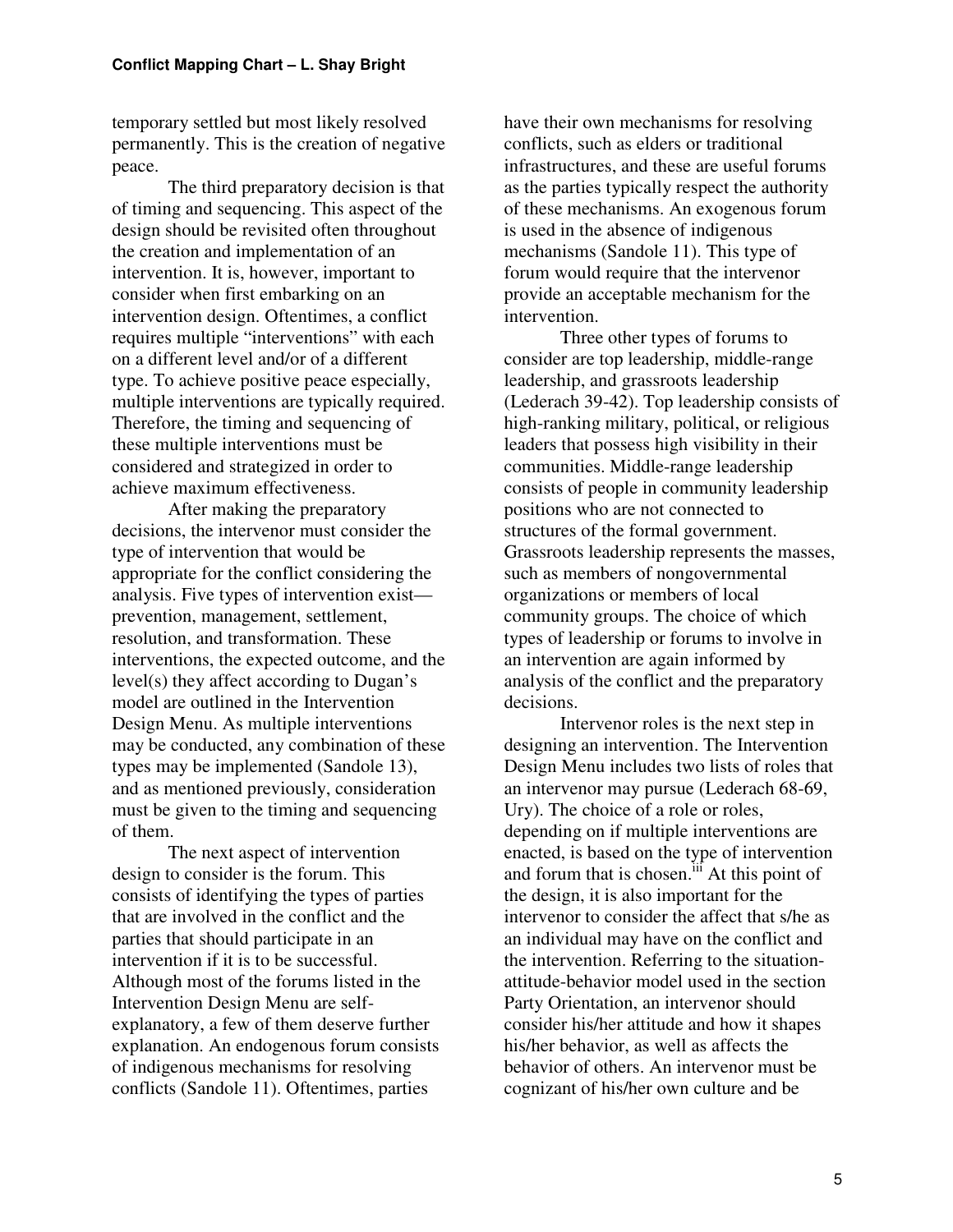aware of how his behavior may influence the conflict parties and the outcome of an intervention.

The next two steps in the Intervention Design Menu are activities and skills. Based on the previous steps of the Menu and the choices made in each step, an intervenor must choose which activities to pursue and which skills to utilize in an intervention. These steps, although small in comparison to the ones previously addressed, are significant aspects of the intervention design. The activities direct the communication of the parties involved in the intervention, and the effectiveness of the activities determines the outcome of the intervention. The skills which an intervenor uses in an intervention are determined by the role s/he chooses to play as well as by the activities pursued. An intervenor's skills also affect the success of any activity as the intervenor is ultimately responsible for facilitating and managing the communication between parties.

The last step of the Intervention Design Menu is satisfaction evaluation. As interventions are designed and implemented, the intervenor must consider the satisfaction of the parties involved. From the type of the intervention to the type of activity, the parties must be satisfied with the entire intervention or a long-term resolution will not be achieved. Parties typically must be satisfied on three levels—psychological, procedural, and substantive (ICAR 66).



The psychological level deals with the relationship aspects of the intervention. The parties must be acknowledged by each other as well as by the intervenor and feel as if they are being heard. If this occurs, positive relationships develop and contribute to the success of the intervention. The procedural level focuses on the processes used in the intervention and whether or not they are considered "fair" by the involved parties. To encourage procedural satisfaction, the intervenor must exercise impartiality and facilitate trust between the parties and in their relationship with him/her. The substantive level consists of parties' needs and whether or not they feel as if they are getting what they wanted. To satisfy this level of satisfaction for both parties, the intervenor must utilize the roles of mediator and facilitator and implement various creative activities, such as option generating. The success of an intervention depends on the satisfaction of the parties involved on these three levels. If satisfaction is not achieved on any one of the levels, the conflict will ultimately persist.

#### **CONCLUSION**

Although numerous additions have been made, the Conflict Chart essentially represents the combination of the Wehr Conflict Mapping Guide and the Three-Pillar Approach framework. The use of these two assessment guides in the creation of the Conflict Chart contributes to the chart's definitive nature.

The outline of the chart allows a conflict to be mapped from the most identifiable aspects to the most convoluted. The order of the outline facilitates analysis by deconstructing a conflict, yet organizing it in a linear form that upholds the continuity of the conflict. The provision of models and theories in the chart emphasizes the importance of reflective practice by an intervenor and contributes to the creation of informed interventions.

Despite the chart's categorical nature, it can be used for a variety of